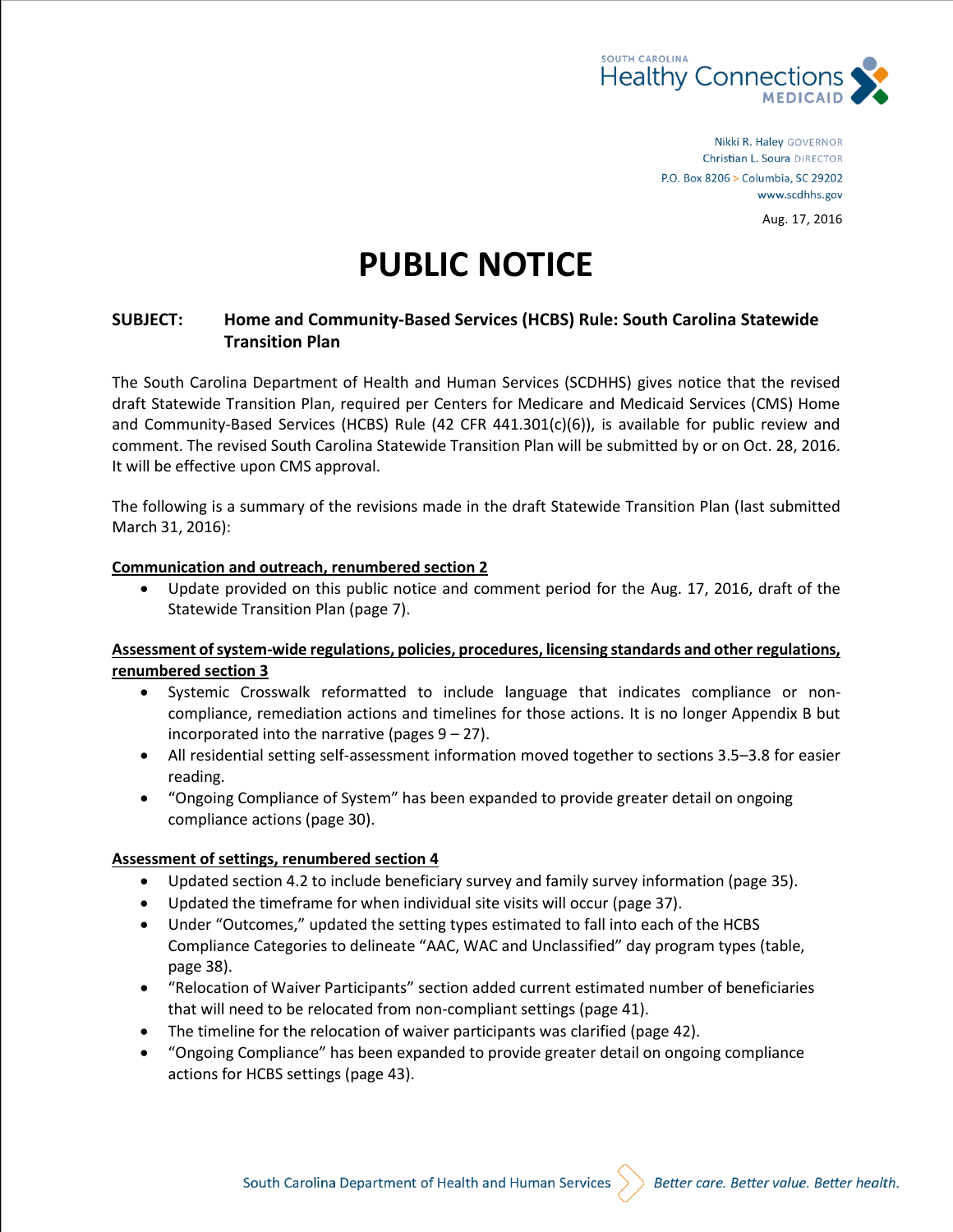# **Heightened Scrutiny, renumbered section 5**

- Clarified in section 5.1 the criteria to be used to determine which settings will be subject to the Home and Community-Based (HCB) Settings Quality Review.
- Section 5.8, "next steps" includes a new introductory section that identifies what information will be used in the review of settings that go through the Quality Review Process. This information will help SCDHHS determine which settings will be submitted to CMS for their Heightened Scrutiny review.

# **South Carolina Home and Community-Based Services Statewide Transition Plan Timeline**

 The timeline was removed to reduce confusion to the reader. All information was incorporated into the narrative.

# **Overall revisions**

- Document renumbered to make the "Introduction" section 1, all other sections subsequently renumbered as noted above.
- The following appendices were re-lettered and removed from the main document and placed online (with links to the direct appendices in the document) at [https://msp.scdhhs.gov/hcbs/site](https://msp.scdhhs.gov/hcbs/site-page/statewide-transition-plan)[page/statewide-transition-plan:](https://msp.scdhhs.gov/hcbs/site-page/statewide-transition-plan)
	- o C4 Day (non-residential) Setting HCBS Self-Assessment (Appendix B)
	- o C4 Residential Setting HCBS Self-Assessment (Appendix C)
	- o Non-residential Self-Assessment Global Analysis (Appendix D)
	- o Residential Self-Assessment Global Analysis (Appendix E)
	- o Relocation Guidelines: Community Residential Care Facility (CRCF) Residents (Appendix F)
	- o Admissions/Discharges/Transfer of Individuals to/from SCDDSN-Funded Community Residential Settings (Appendix G)
	- $\circ$  TAC, Inc. Report: Review and Feedback on the HCBS Final Rule Transition (Appendix H)

SCDHHS will hold a live online webinar to discuss the revised Statewide Transition Plan draft for public input.

| Date: | Aug. 23, 2016                                          |
|-------|--------------------------------------------------------|
| Time: | Noon (will also be recorded for later viewing)         |
| Link: | http://www.familyconnectionsc.org/training-connection/ |

SCDHHS will also conduct nine regional public meetings to discuss the Statewide Transition Plan for public input. See schedule below for the public meetings. All meetings will be from 6-7 p.m.: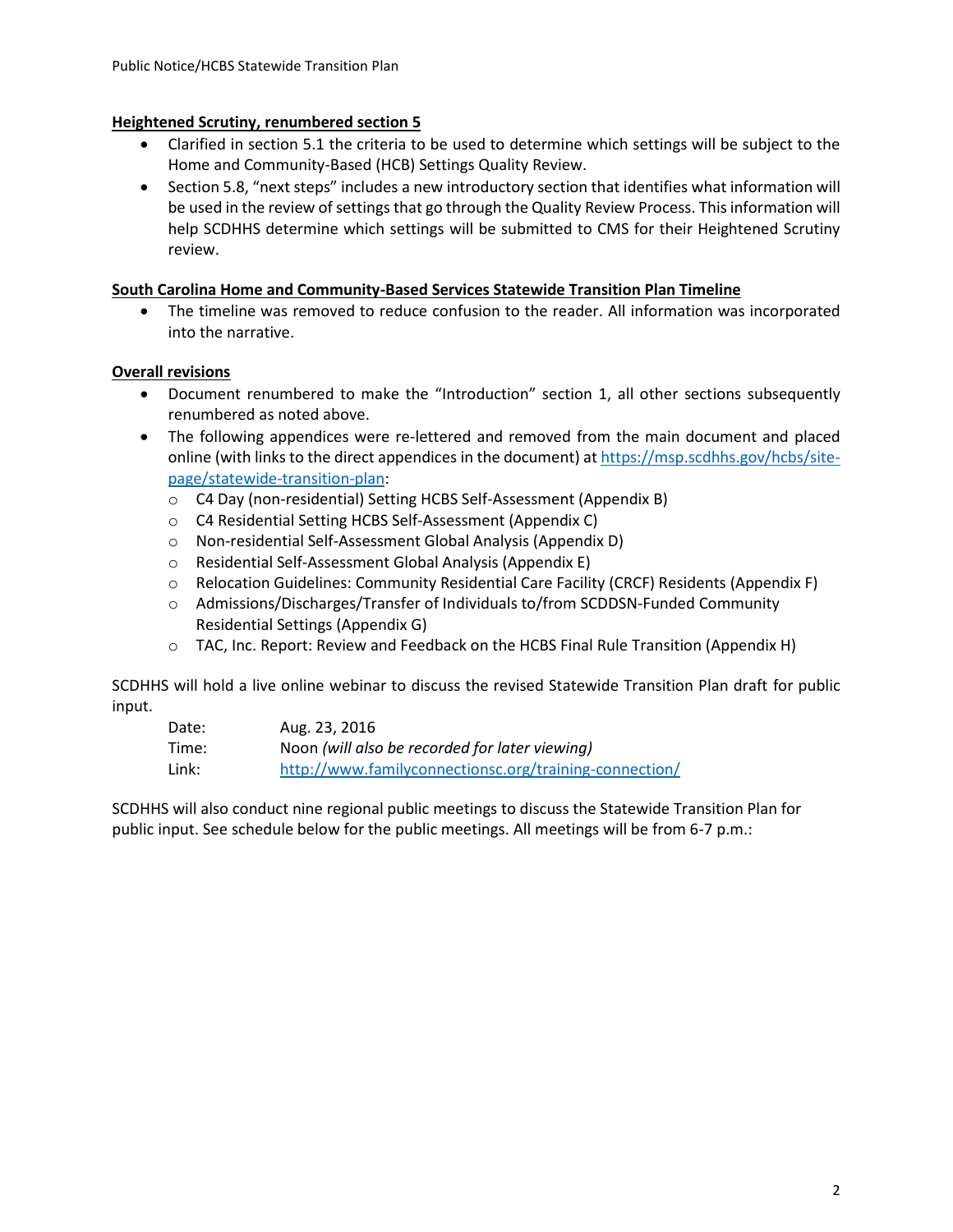# **Public Meetings**

| <b>City</b>     | <b>Date</b>    | Location                       |
|-----------------|----------------|--------------------------------|
| Anderson        | Aug. 23, 2016  | <b>Anderson County Council</b> |
|                 |                | Chambers                       |
|                 |                | 101 S. Main Street             |
|                 |                | Anderson, SC 29624             |
| Fort Mill       | Sept. 8, 2016  | <b>Spratt Building</b>         |
|                 |                | 215 Main Street                |
|                 |                | Fort Mill, SC 29715            |
| Charleston      | Sept. 13, 2016 | <b>Olde Village Community</b>  |
|                 |                | <b>Building</b>                |
|                 |                | 4820 Jenkins Avenue            |
|                 |                | North Charleston, SC 29405     |
| Greenville      | Sept. 15, 2016 | <b>Kroc Center</b>             |
|                 |                | 424 Westfield Street           |
|                 |                | Greenville, SC 29601           |
| Myrtle Beach    | Sept. 20, 2016 | Horry Georgetown Technical     |
|                 |                | College Conference Center      |
|                 |                | <b>Grand Strand Campus</b>     |
|                 |                | 743 Hemlock Avenue             |
|                 |                | Myrtle Beach, SC 29577         |
| Florence        | Sept. 22, 2016 | <b>SIMT</b>                    |
|                 |                | 1951 Pisgah Road               |
|                 |                | Florence, SC 29502             |
| Aiken           | Sept. 27, 2016 | Aiken County Public Library    |
|                 |                | <b>Reference Department</b>    |
|                 |                | 314 Chesterfield Street SW     |
|                 |                | Aiken, SC 29801                |
| <b>Beaufort</b> | Sept. 29, 2016 | <b>Hilton Head Library</b>     |
|                 |                | 11 Beach City Road             |
|                 |                | Hilton Head Island, SC 29926   |
| Columbia        | Oct. 4, 2016   | <b>Blue Cross Blue Shield</b>  |
|                 |                | 8901 Farrow Road               |
|                 |                | Columbia, SC 29203             |

A copy of this notice and the revised draft HCBS Statewide Transition Plan is available at:

- SCDHHS Main Office (Jefferson Square), 1801 Main Street, Columbia, SC
- **[SCDHHS County Offices](https://www.scdhhs.gov/site-page/where-go-help)**
- CLTC Regional Offices
- Online at [scdhhs.gov/](https://scdhhs.gov/)public-notices
- Online at <https://msp.scdhhs.gov/hcbs/site-page/statewide-transition-plan>

Additional information concerning the Statewide Transition Plan is available upon request at the address cited below.